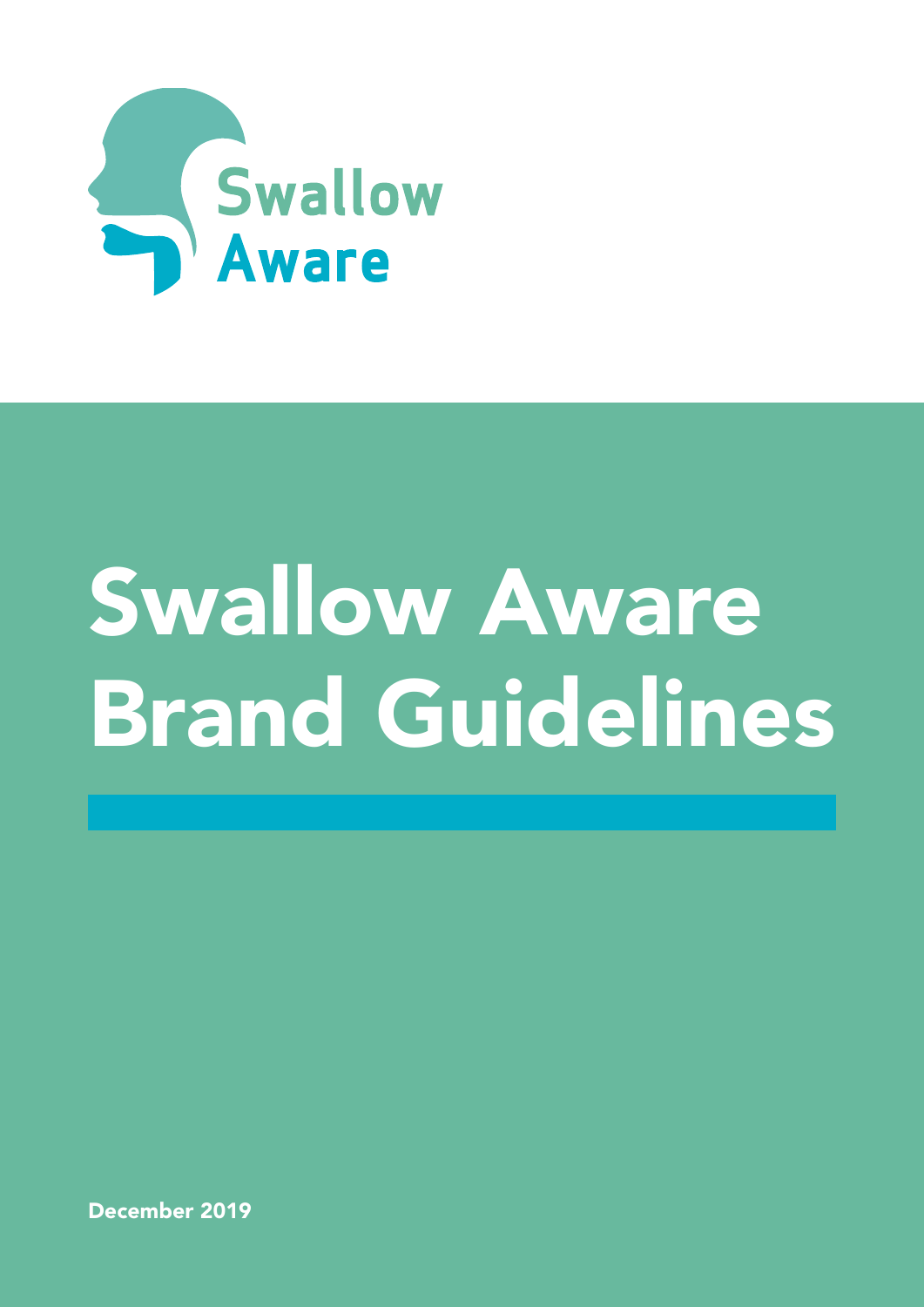

The Swallow Aware logo has been developed by the Public Health Agency in Northern Ireland.

The logo can be used throughout the UK to identify resources, projects and information campaigns that support improving care for people with dysphagia (swallowing difficulties).

This logo has not been trademarked as we want as many organisations as possible to use it and circulate it in order to increase the awareness of swallowing difficulties in Northern Ireland. It can, however, be used to increase awareness both nationally and internationally.

You can download the logo in various formats from **[pha.site/Dysphagia](www.pha.site/Dysphagia)** However, we have certain stipulations that restrict your use of the logo. Please ensure you use the Swallow Aware logo in conjunction with your own organisation's logo so that ownership of the item is clear to the user. If you are producing materials relating to swallowing difficulties, please adhere to the guidelines outlined below.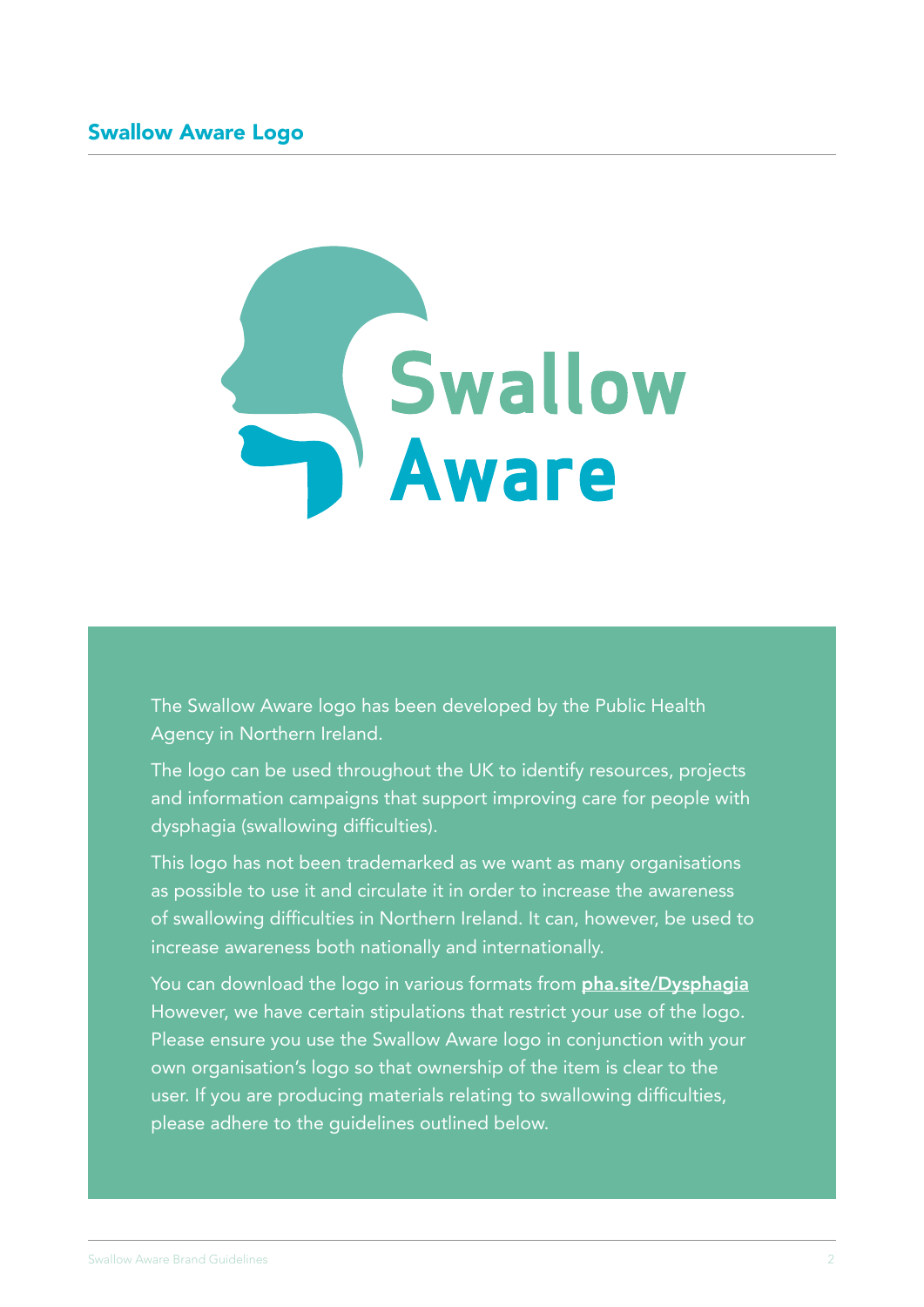# **Colours**



Colours used in the Swallow Aware logo are as follows:

CMYK: C:62 M:4 Y:37 K:0 RGB: R:101 G:186 B:175 PANTONE: 563 C

CMYK: C:91 M:0 Y:23 K:0 RGB: R:0 G:171 B:200 PANTONE: 3125 C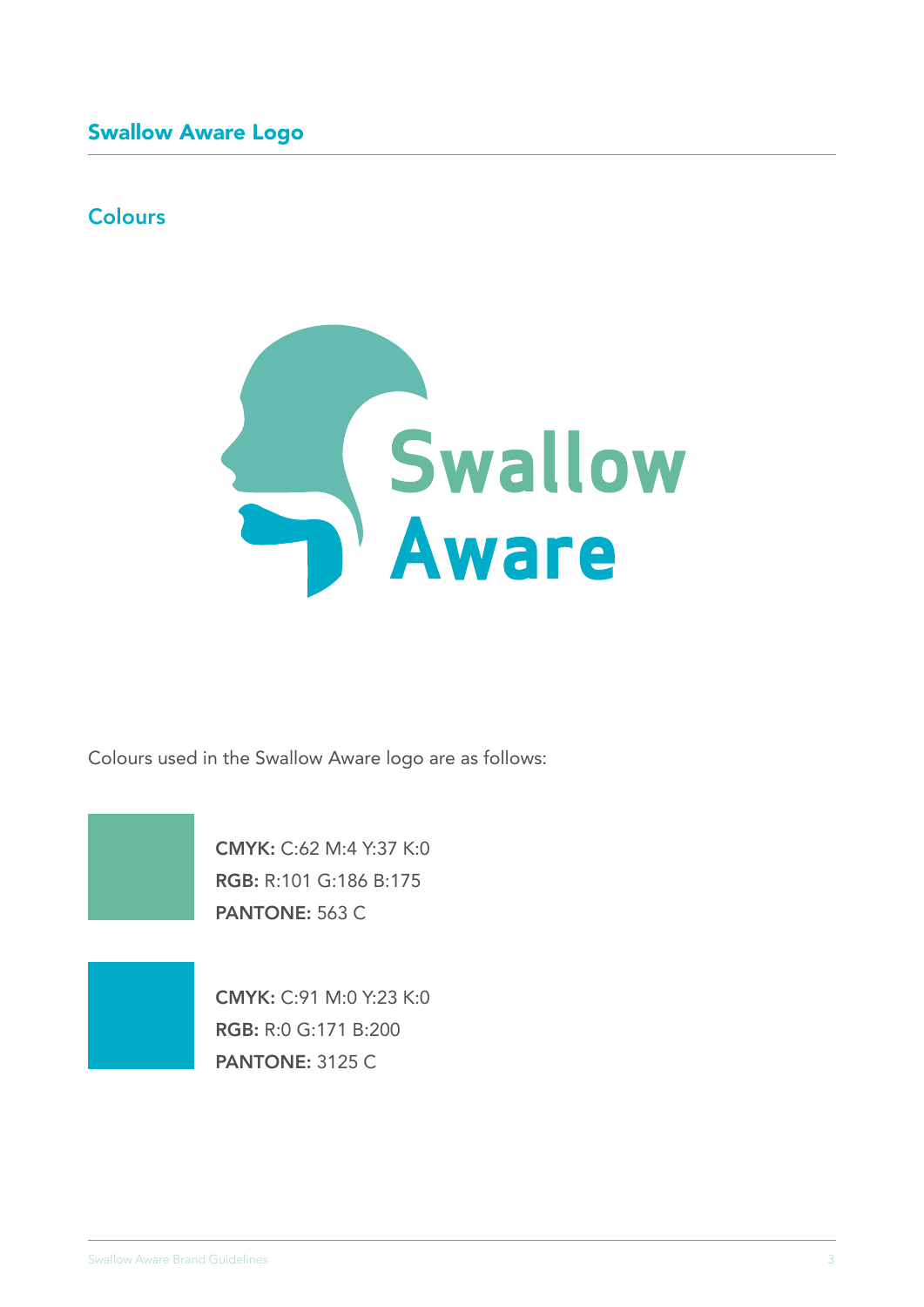#### Logo usage

There are 3 logo options available.

#### Option 1: Full colour

The full colour option can be used on a white/light coloured background.



#### Option 2: Single colour white only

The single colour white only option should only be used when full colour is not suitable, on a dark coloured background.



#### Option 3: Single colour black only

The single colour black only option can be used when full colour is not suitable, on a white/light coloured background.

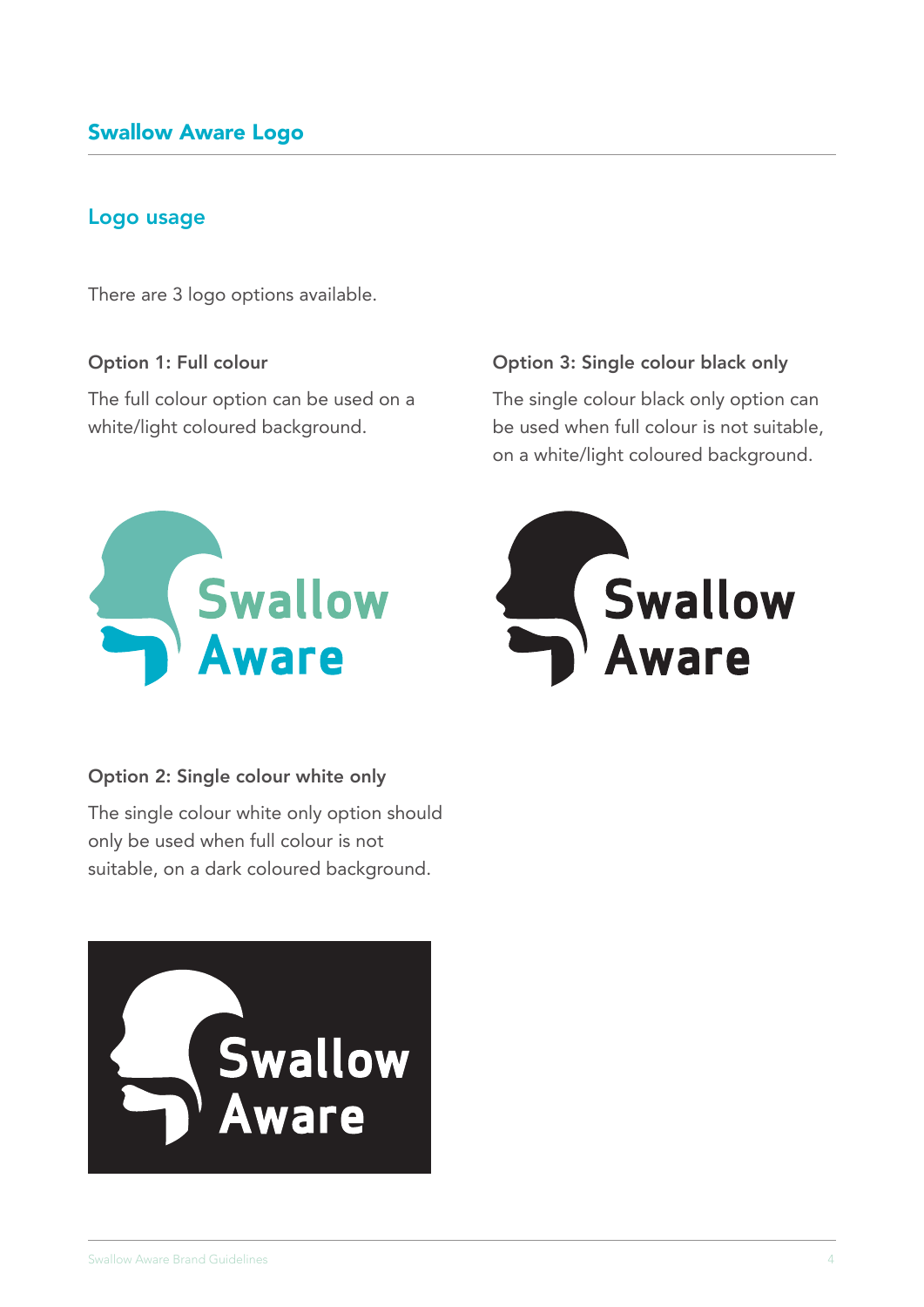#### Logo clearance

The Swallow Aware logo should always be surrounded by a minimum area of space, ensuring other elements do not impinge on the logo.

This is demonstrated by the height of the letter 'S' to create an invisible rectangular clearance zone around the logo.



# Minimum size

The minimum size for the Swalow Aware logo is 25mm in width.

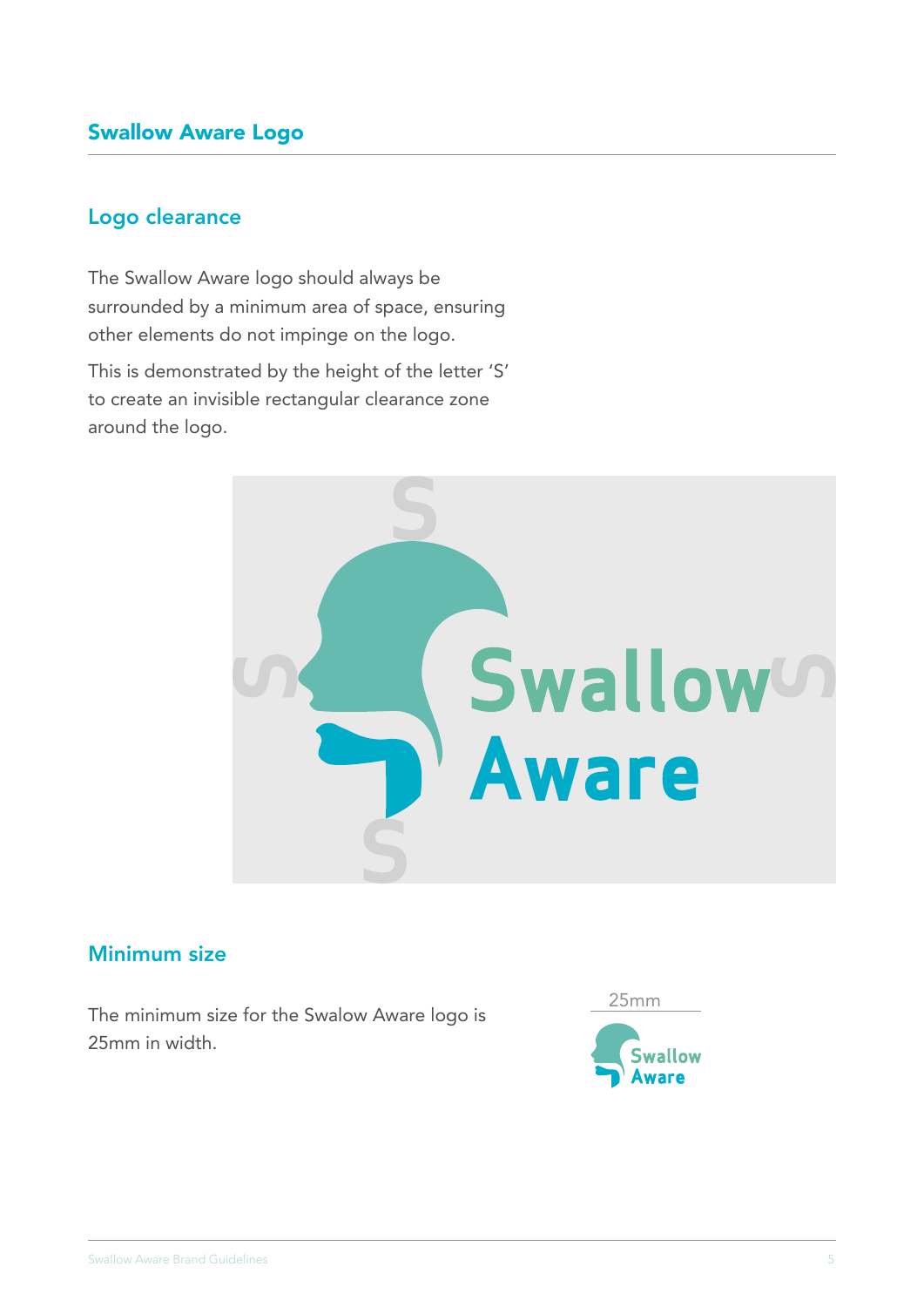#### Incorrect usage

The Swallow Aware logo should be used as it appears in the original artwork, and must not be modified in any way.

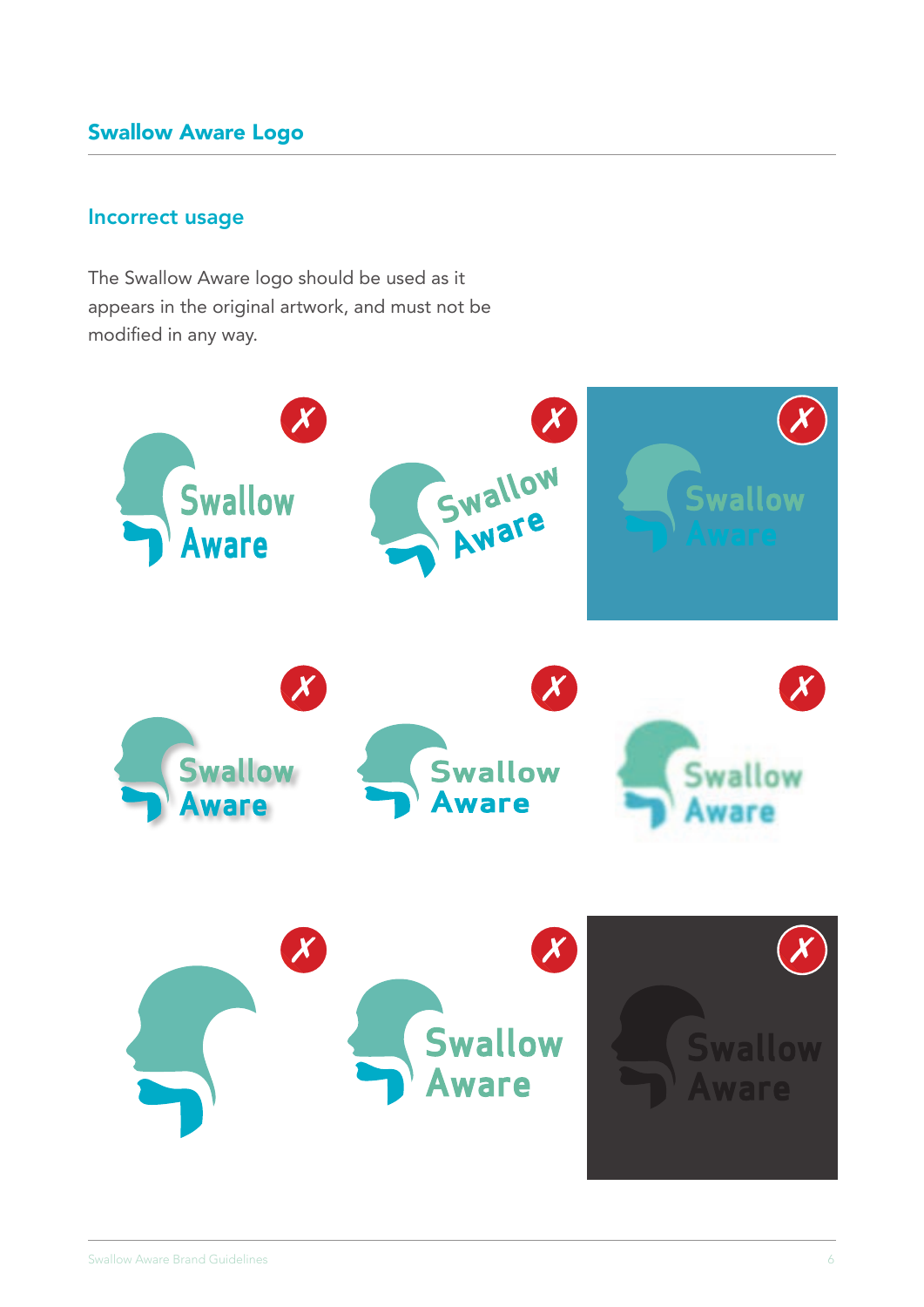# Typography

The Swallow Aware typeface is Apex Sans Bold.

# **ABCDEFGHIJKLMNOPQRSTUVWXYZ abcdefghijklmnopqrstuvwxyz 0123456789**

#### File formats

#### EPS

The EPS file is the preferred version to be used for printed materials. It can be used by designers and commercial printers and will give the best quality of all the file formats. EPS files do not lose quality when scaled up or down and have transparent backgrounds.

#### JPG

The JPG files that are provided are primarily for screens and can be used on websites and in presentations. They do not scale well beyond 20% larger or smaller than original size and do not have a transparent background. However many people prefer to use JPG files in Microsoft Word documents etc.

#### PNG

The PNG files are primarily for websites, but can also be used in Microsoft Office documents. Our PNG files have transparent backgrounds.

Other file formats are available on request.